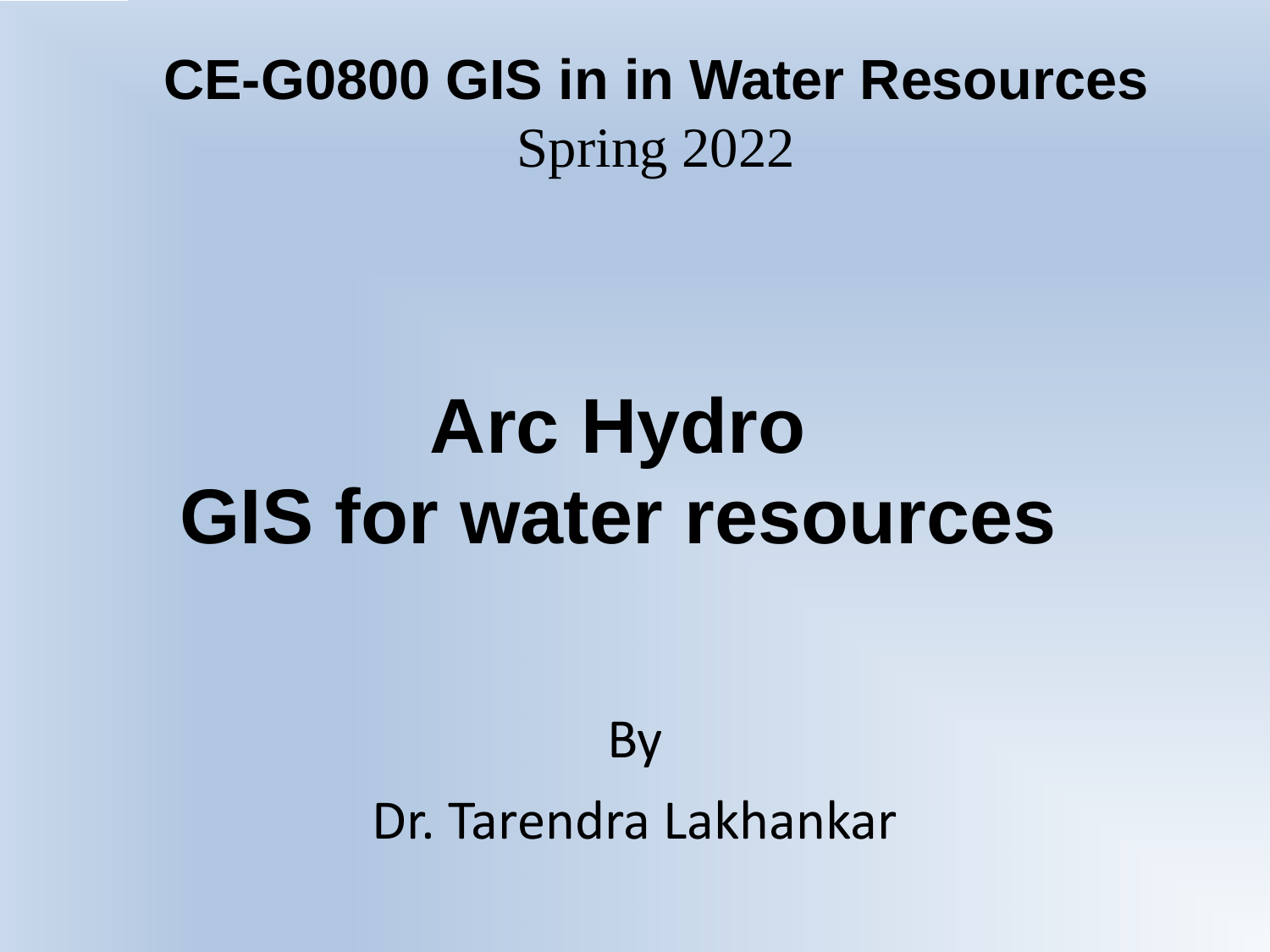#### **ArcHydro**

- Arc Hydro consists of a data model, toolset, and workflows developed over the years to support specific GIS implementations in water resources.
- It operates on both ArcGIS 10.x and ArcGIS Pro, offering the latest in innovation in GIS to help you create a deeper understanding of your hydro data.
- Arc Hydro helps you build a foundational dataset that can be used in water resource analyses and for integration with water resource models.
- It standardizes water data structures so that data can be used consistently and efficiently to solve a wider range of water resource problems at any scale—regional, national, or international.

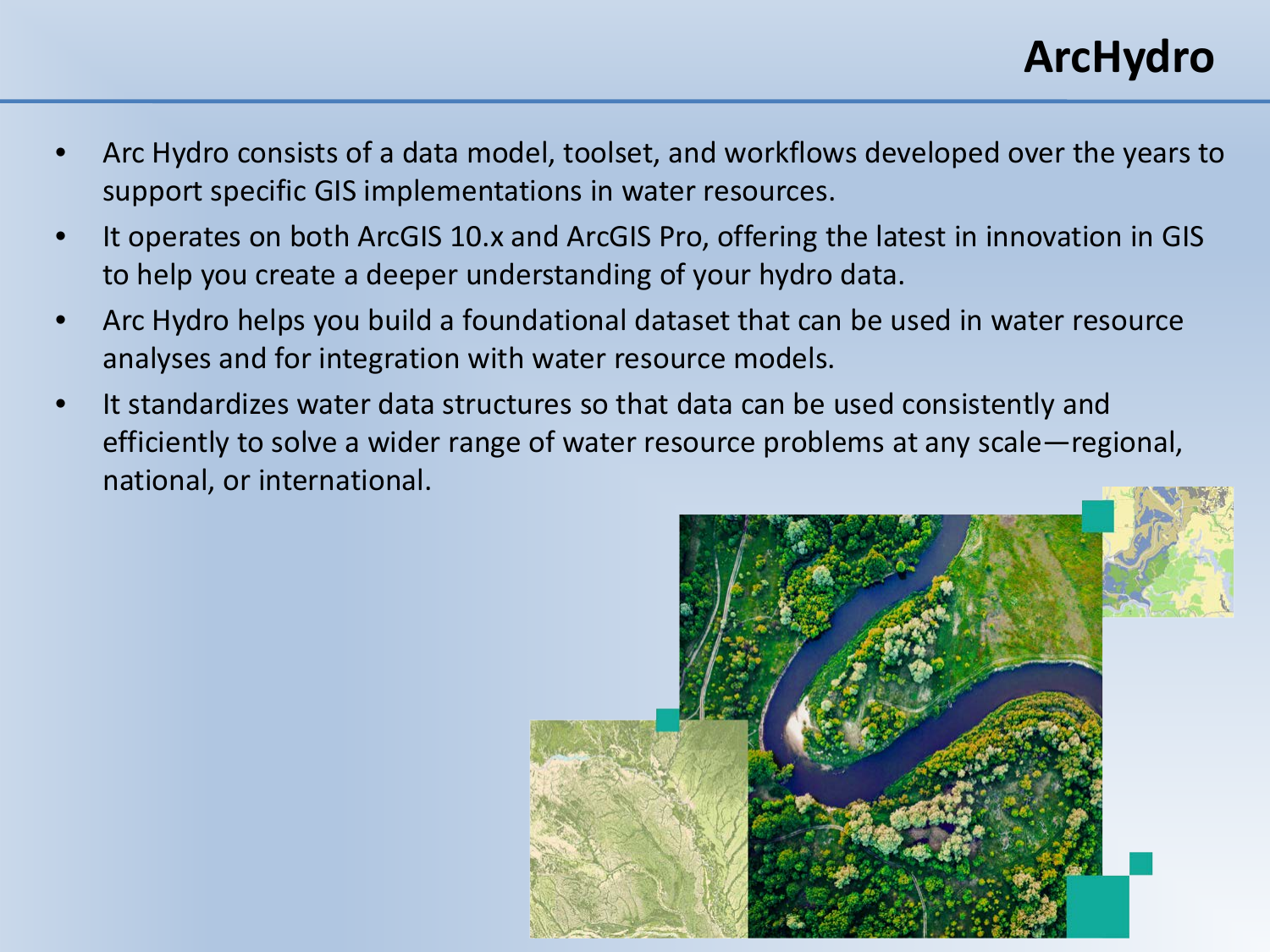### • [https://www.esri.com/content/dam/esrisites/en](https://www.esri.com/content/dam/esrisites/en-us/media/fliers/downloading-arc-hydro-2021.pdf)us/media/fliers/downloading-arc-hydro-2021.pdf

#### yellow.esri.com - /ArcHydro/ArcHydro/Setup/Pro/

#### [To Parent Directory]

| 1/12/2021 5:16 PM                      |                                       | <dir> <u>2.6.29</u></dir>                                     |
|----------------------------------------|---------------------------------------|---------------------------------------------------------------|
| 2/25/2021 9:03 AM                      |                                       | <dir> <u>2.7.12</u></dir>                                     |
|                                        | 2/26/2021 12:07 PM <dir> 2.7.14</dir> |                                                               |
|                                        | 3/25/2021 4:27 PM <dir> 2.7.19</dir>  |                                                               |
| 4/13/2021 8:17 AM <dir> 2.7.22</dir>   |                                       |                                                               |
| 6/1/2021 11:49 PM <dir> 2.7.33</dir>   |                                       |                                                               |
| 6/3/2021 9:19 AM <dir> 2.7.34</dir>    |                                       |                                                               |
| 7/14/2021 12:02 PM <dir> 2.7.37</dir>  |                                       |                                                               |
| 8/3/2021 1:43 PM <dir> 2.8.1</dir>     |                                       |                                                               |
| 9/16/2021 5:03 PM <dir> 2.8.13</dir>   |                                       |                                                               |
| 10/13/2021 3:51 PM <dir> 2.8.17</dir>  |                                       |                                                               |
| 12/30/2021 12:29 PM <dir> 2.9.10</dir> |                                       |                                                               |
|                                        | 1/25/2022 12:47 PM <dir> 2.9.13</dir> |                                                               |
| 2/6/2022 8:05 PM <dir> 2.9.14</dir>    |                                       |                                                               |
| 3/7/2022 4:28 PM                       |                                       | <dir> <u>2.9.23</u></dir>                                     |
| 3/15/2022 9:20 AM                      |                                       | $\langle \text{dir} \rangle$ 2.9.24                           |
| 12/17/2021 12:08 PM                    |                                       | <dir> <u>2.9.8</u></dir>                                      |
| 12/22/2021 10:12 AM                    |                                       | <dir> 2.9.9</dir>                                             |
|                                        |                                       | 1/27/2020 5:27 PM <dir> <u>ArcHydroPro2.0.152</u></dir>       |
|                                        |                                       | 3/5/2020 3:20 PM <dir> <u>ArcHydroPro2.0.165 signed</u></dir> |
|                                        |                                       | 5/13/2020 4:51 PM <dir> ArcHydroPro2.0.187</dir>              |
|                                        |                                       | 7/24/2020 10:25 AM <dir> <u>ArcHydroPro2.0.194</u></dir>      |
|                                        |                                       |                                                               |
|                                        |                                       | 9/15/2020 3:59 PM <dir> <u>ArcHydroPro2.0.215</u></dir>       |
|                                        |                                       | 10/26/2020 11:23 AM <dir> ArcHydroPro2.0.221 signed</dir>     |
|                                        |                                       | 12/29/2020 3:37 PM <dir> ArcHydroPro2.6.22</dir>              |
|                                        |                                       | 1/12/2021 9:43 AM <dir> ArcHydroPro2.6.27</dir>               |
|                                        |                                       |                                                               |

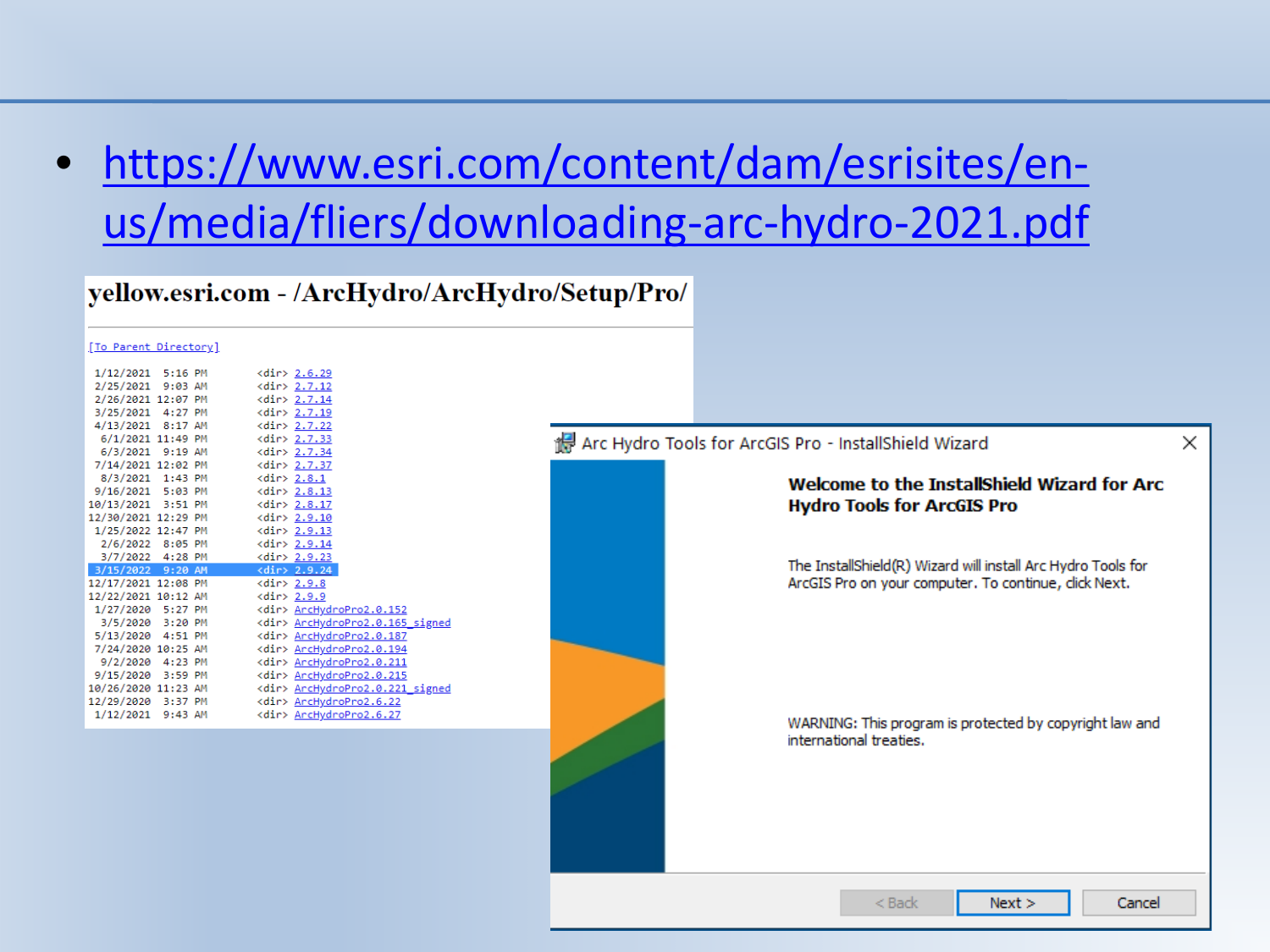#### **Arc-Hydro Tools**

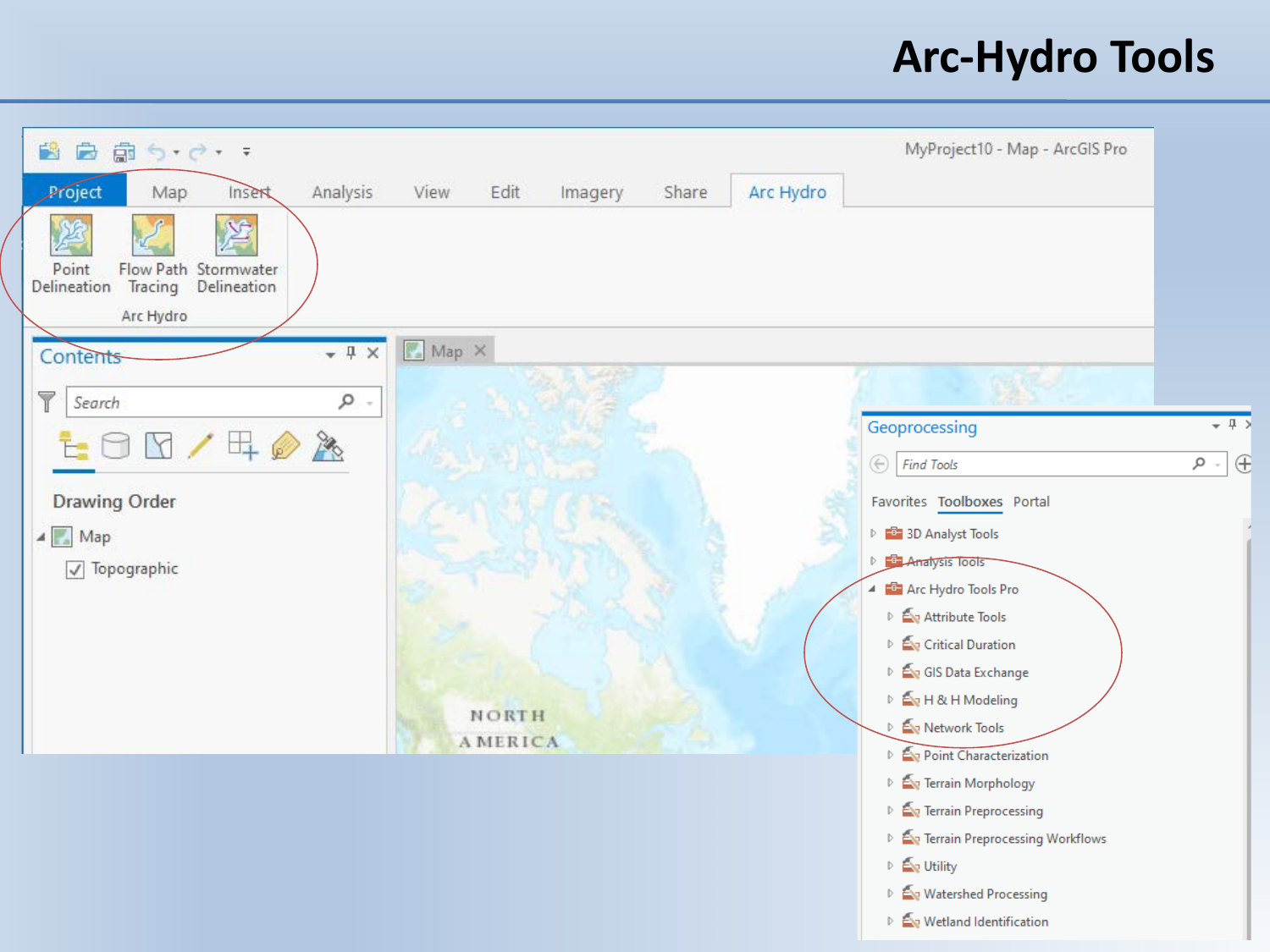| <b>Task</b>                  | <b>ArcMap</b>                                                                                    | <b>ArcGIS Pro</b>                                                     |  |  |  |
|------------------------------|--------------------------------------------------------------------------------------------------|-----------------------------------------------------------------------|--|--|--|
| <b>HydrolD</b><br>management | <b>Editor extension for</b><br>HydrolD management of<br>new features                             | <b>Explicit management of</b><br><b>HydroID</b> for new features      |  |  |  |
| Layer<br>management          | Via tags                                                                                         | None-via default names                                                |  |  |  |
| <b>Tracing</b>               | Geometric network                                                                                | <b>Trace network</b>                                                  |  |  |  |
| <b>Toolbar</b>               | ArcMap toolbar (extensive)                                                                       | <b>ArcGIS Pro ribbon</b><br>(minimal)                                 |  |  |  |
| <b>Toolbox</b>               | Mix of Python,<br>ModelBuilder <sup>™</sup> , and .NET<br>tools                                  | Mix of Python and<br><b>ModelBuilder tools</b>                        |  |  |  |
| Tool<br>configuration        | <b>Extensive configuration</b><br>capabilities through<br>configuration XML and<br>custom coding | Minimal configuration<br>using standard<br>geoprocessing capabilities |  |  |  |

Table 1. Key Arc Hydro Differences in ArcMap and ArcGIS Pro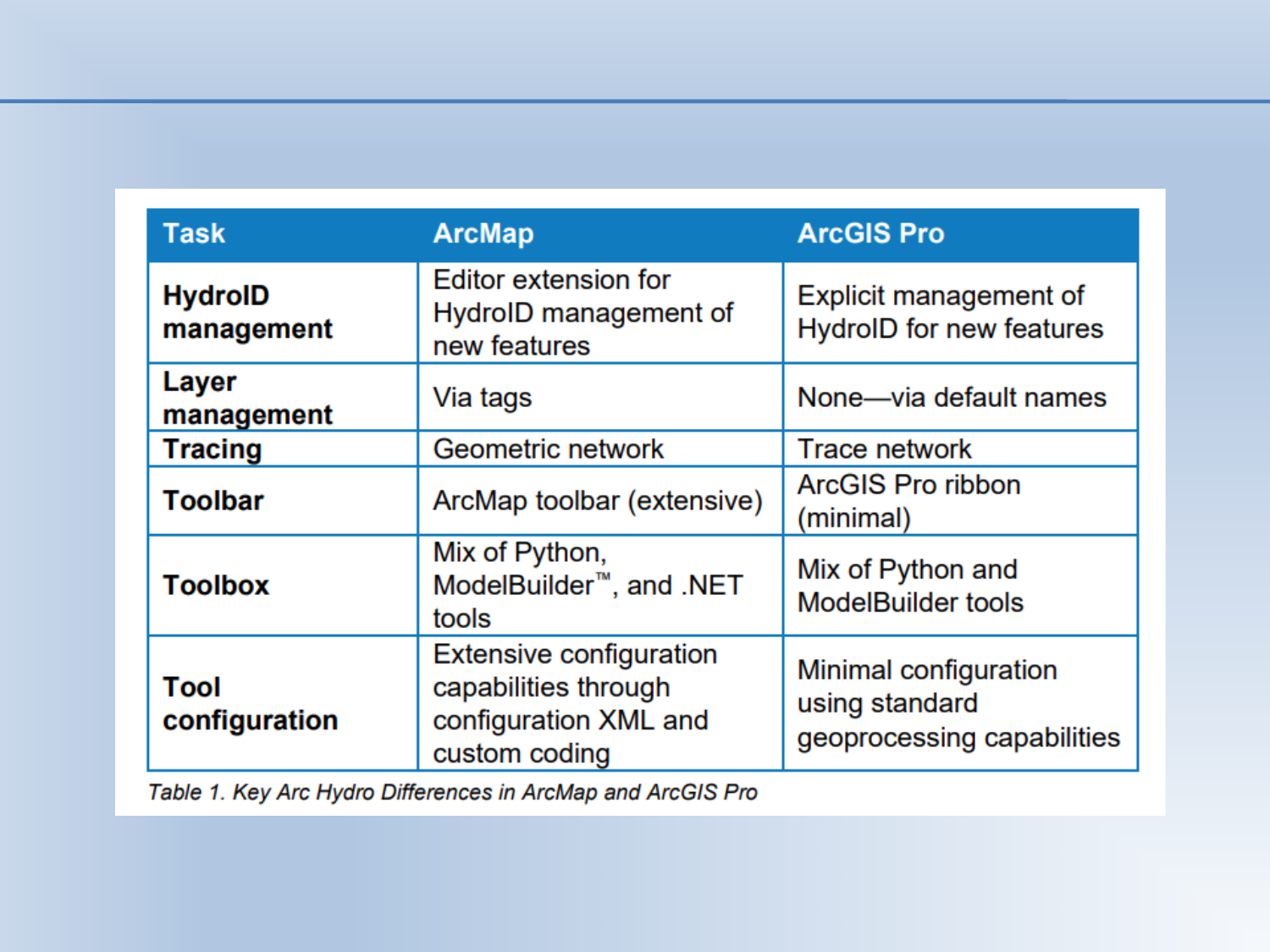#### <https://community.esri.com/t5/water-resources/ct-p/water-resources>

| @esri<br>Community                                                              | All Communities                                        | ArcGIS Ideas         | <b>Community Basics</b> | Q             | Sign In                                                                         |  |
|---------------------------------------------------------------------------------|--------------------------------------------------------|----------------------|-------------------------|---------------|---------------------------------------------------------------------------------|--|
| <b>Water Resources</b>                                                          |                                                        |                      |                         |               |                                                                                 |  |
| Search                                                                          |                                                        | Q                    | This place              | $\checkmark$  |                                                                                 |  |
| Home > All Communities > Industries > Water Resources                           |                                                        |                      |                         |               | Options:<br>Subscribe                                                           |  |
| <b>Browse Water Resources</b>                                                   |                                                        |                      |                         |               |                                                                                 |  |
| Sort/Filter: A-Z<br>$\check{ }$                                                 |                                                        |                      |                         |               |                                                                                 |  |
|                                                                                 |                                                        |                      |                         |               |                                                                                 |  |
| <b>Water Resources Questions</b><br>$4 + 97$ $\circledcirc$ 2.4M $\bullet$ 1.2K | <b>Water Resources Blog</b><br>2+104 → 117.5K → 9      |                      |                         |               | <b>Water Resources Documents</b><br>$4 + 115$ $\circledcirc$ 95.3K $\bullet$ 73 |  |
| <b>Water Resources Videos</b><br>$4 + 113$ $\odot$ 7.1K $\odot$ 7               | <b>Water Resources Events</b><br>$4 + 112$ $6.2K$ $98$ |                      |                         |               |                                                                                 |  |
| <b>Latest Activity</b>                                                          |                                                        | Sort/Filter: Created |                         | Create A Post |                                                                                 |  |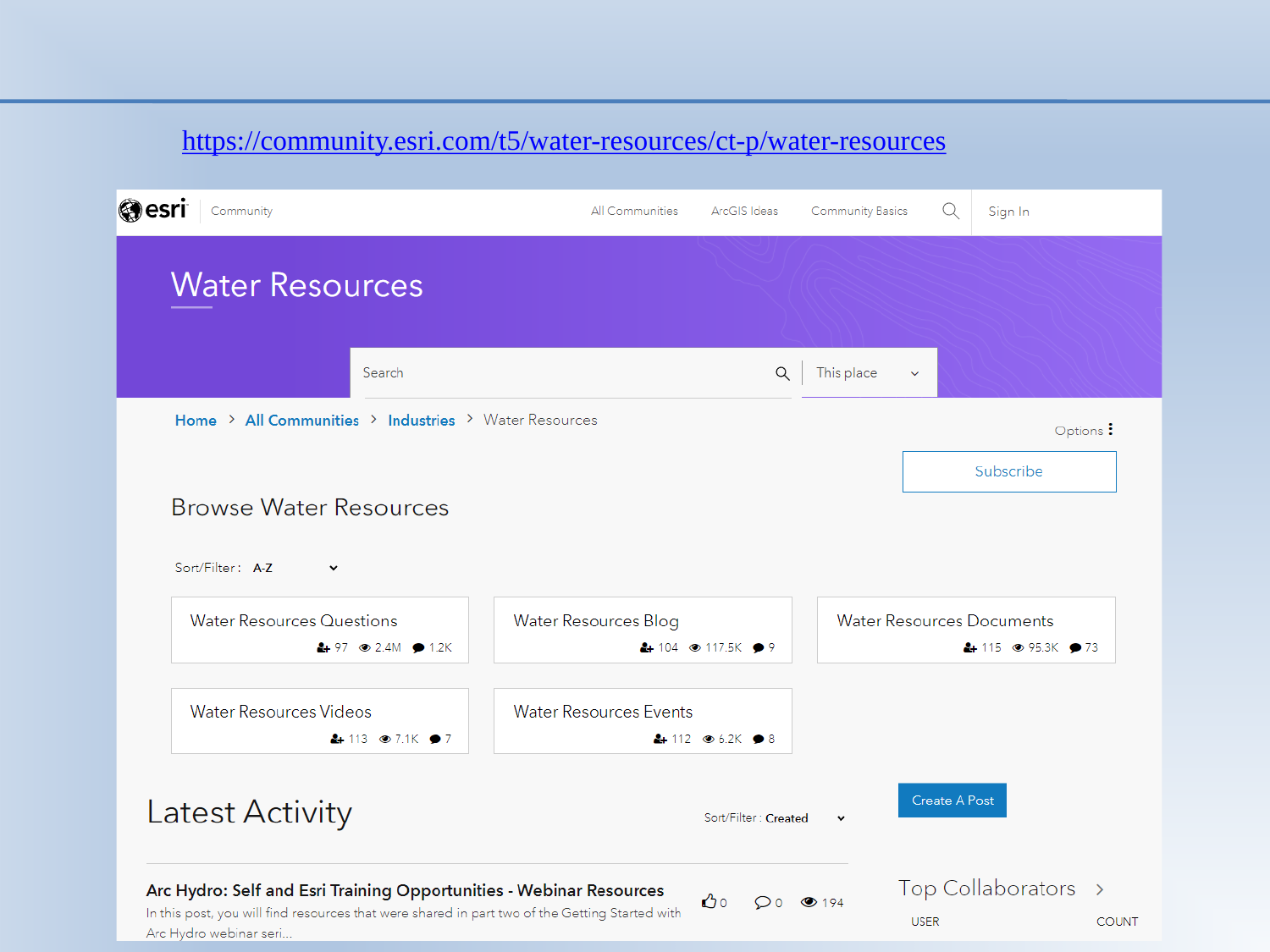#### **ArcHydro: HW2 Watershed Delineation**

- Add DEM data in map
- Terrain processing
	- DEM Manipulation Toolbox
	- Fill Sinks (Input: DEM Output: Fil)
	- Flow Direction (Input: Fil Output: Fdr)
	- Flow Accumulation (Input: Fdr, Output: Fac)
	- Stream Definition (Input: Fac Output: Str)
	- Stream Segmentation (Input: Fdr, Str Output: StrLnk)
	- Catchment Grid Delineation (Input: Fdr, StrLnk, Output: Cat)
	- Catchment Polygon Processing (Input: Cat, Output: Catchment)
	- Drainage Line Processing (Input: StrLnk, Fdr, Output: DrainageLine)
	- Adjoint the catchment Processing (Input: DrainLine, Catchment, Output: AdCatch)
	- Point Delineation (Input: Fdr, Str, DrainageLine, Catchment, AdCatch, Out: Watershed) (Select point location on stream)
- **Geoprocessing** 
	- Clip watershed (Drainage line and wshpoly)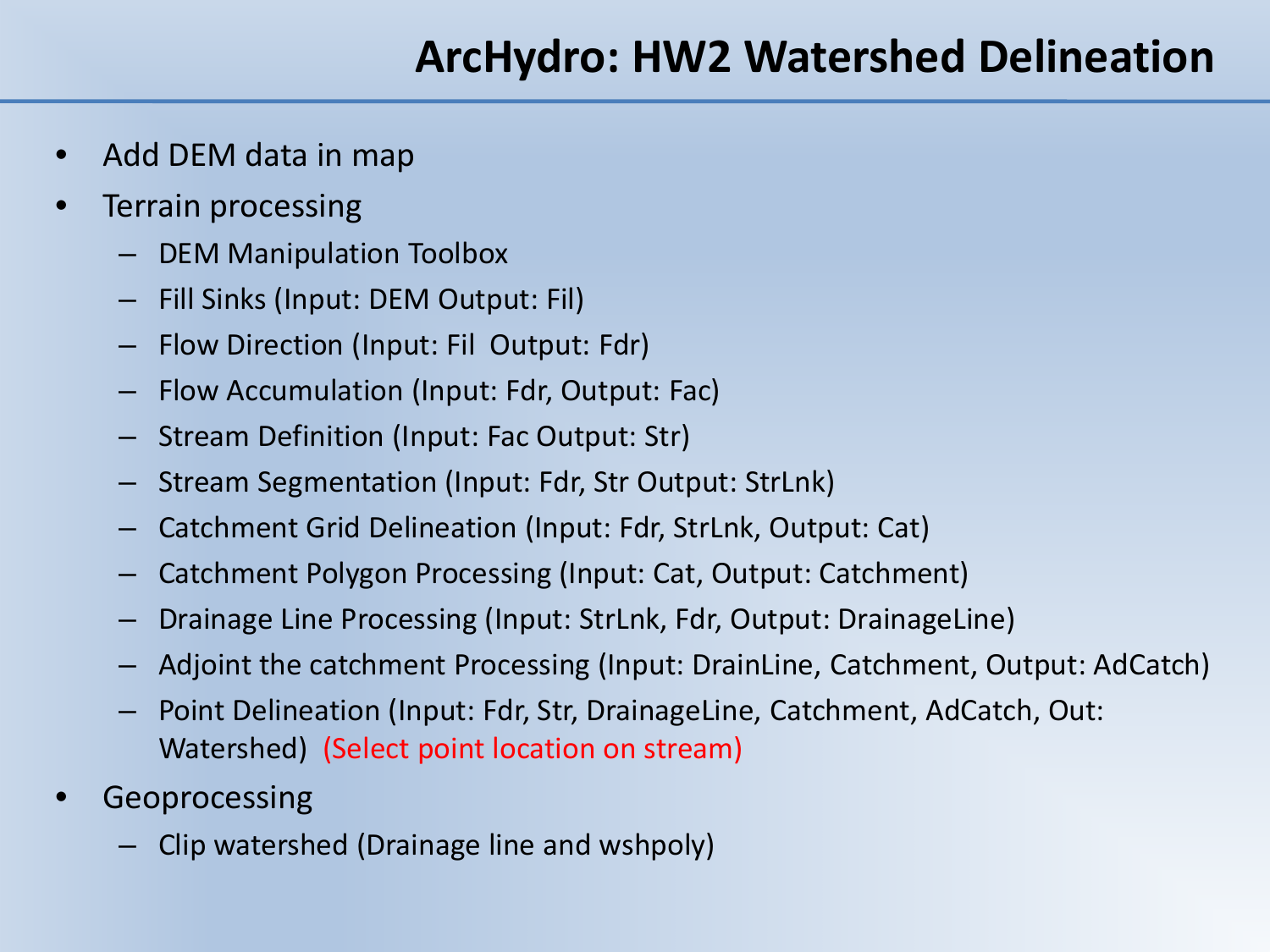### **Resources for ArcHydro**

- [https://www.esri.com/content/dam/esrisites/en-us/media/technical-papers/archydro](https://www.esri.com/content/dam/esrisites/en-us/media/technical-papers/archydro-arcmap-arcgis-pro-tips-and-tricks.pdf)arcmap-arcgis-pro-tips-and-tricks.pdf
- [https://www.esri.com/en-us/industries/blog/articles/new-geonet-water-resources](https://www.esri.com/en-us/industries/blog/articles/new-geonet-water-resources-arc-hydro/)arc-hydro/

Exercise:

• [https://www.youtube.com/watch?v=Mx8six5LwLk&ab\\_channel=EsriIndustries](https://www.youtube.com/watch?v=Mx8six5LwLk&ab_channel=EsriIndustries)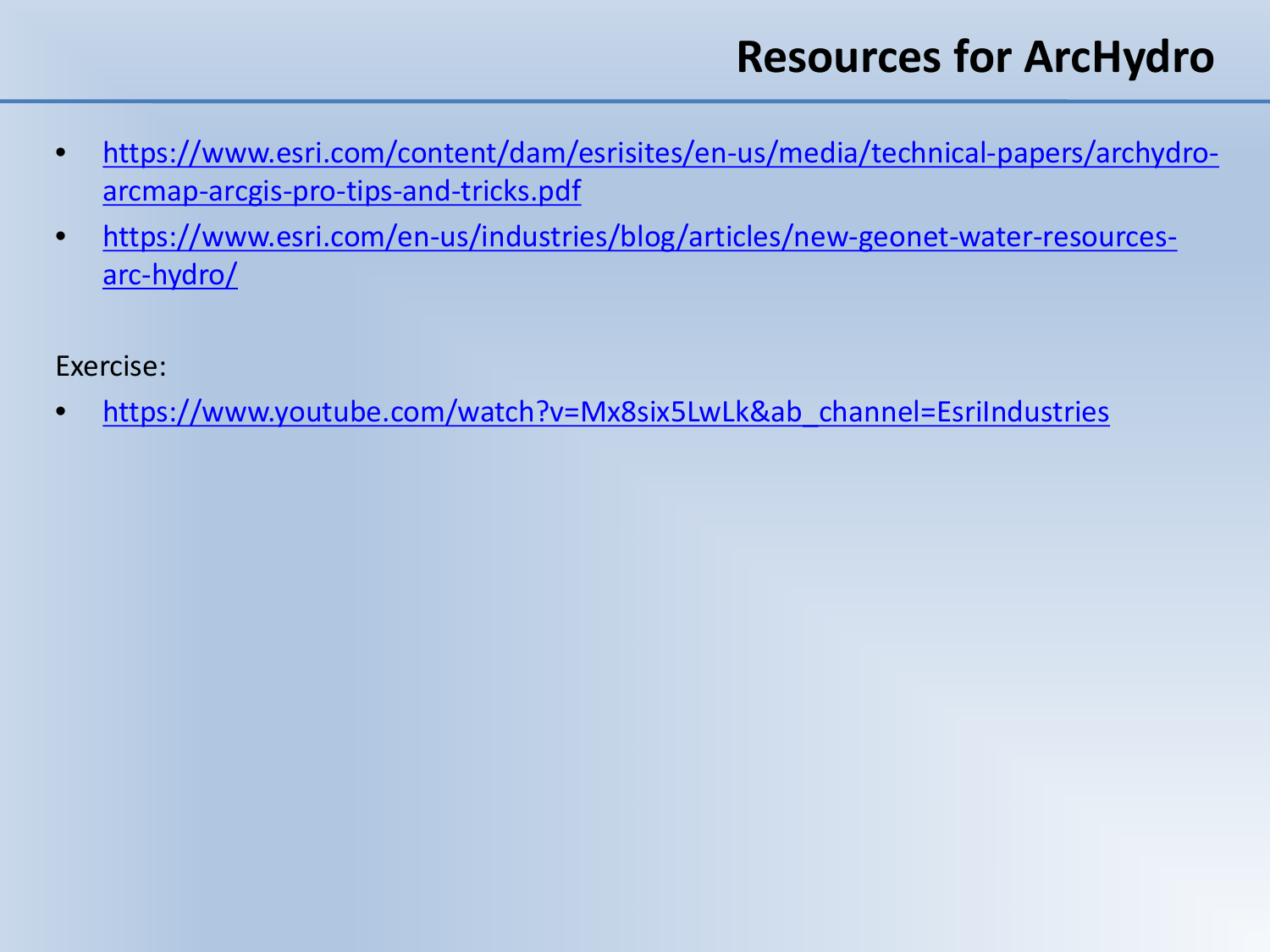#### **Wetland Identification Model**

• [http://downloads.esri.com/ARCHYDRO/ArcHydro/Doc/Arc%20Hy](http://downloads.esri.com/ARCHYDRO/ArcHydro/Doc/Arc%20Hydro%20-%20Wetland%20Identification%20Model.pdf) dro%20-%20Wetland%20Identification%20Model.pdf